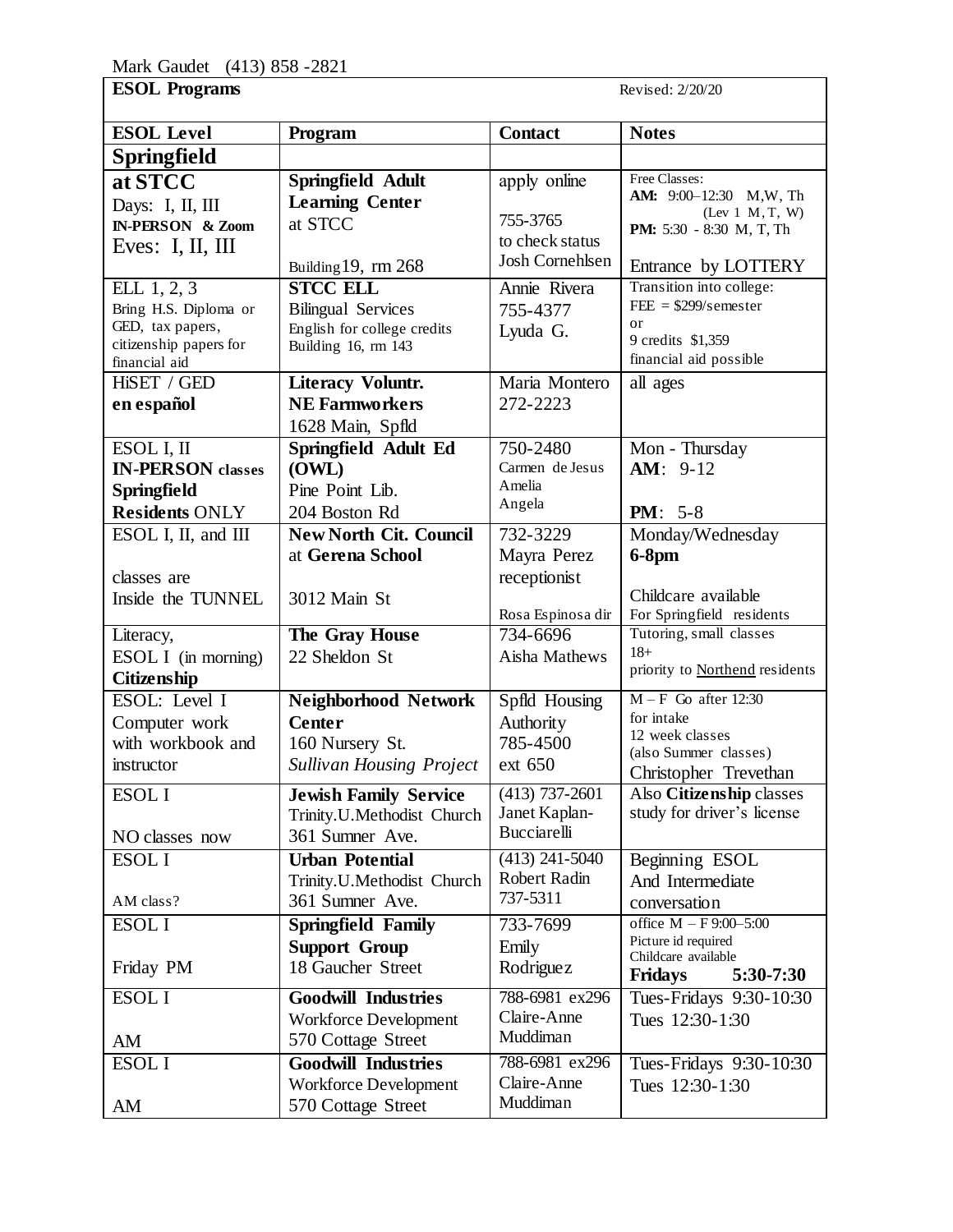| Holyoke                                                  |                               |                        |                                                              |
|----------------------------------------------------------|-------------------------------|------------------------|--------------------------------------------------------------|
| software                                                 | <b>Holyoke Public Library</b> | $(413)$ 420-8101       | no English classes here                                      |
| <b>Learning Express</b>                                  | 250 Chestnut Street           |                        |                                                              |
| I, II, III AM & PM                                       | <b>Community Education</b>    | 538-5770               | Testing, then placement                                      |
| HiSet en español                                         | Project (CEP)                 | Rose Egan, dir         | $I$ 9:00 - 11:30                                             |
|                                                          | 317 Main Street               |                        | II $12:00 - 2:30$                                            |
|                                                          | contact PICKNELLY -->         |                        | $5:30 - 8:30$ T/Th                                           |
|                                                          | 206 Maple Street              | Marisol                |                                                              |
|                                                          | Go in person                  | Fontanez               | call Marie Troppe 552-2728                                   |
| Transitions to                                           |                               | 552-2990               | @ HCC for                                                    |
| College and Career                                       |                               |                        | Transition to College                                        |
| $ESOL$ <sup>1</sup>                                      | <b>HCC</b> Jumpstart          | 552-2500               |                                                              |
| For DTA cash                                             | Kittredge Center              |                        | TAFDC eligible                                               |
| assistance recipients                                    | job readiness & training      | Aimee Funk<br>552-2324 |                                                              |
| <b>ACADEMIC ESL</b>                                      | <b>Holyoke Community</b>      | Gladys                 | Day and evening classes                                      |
| Lev 1 ESL - FREE                                         | <b>College</b>                | Montero                | Semester starts in Sept or Jan<br>Level 1 FREE<br>$Cost $$ , |
| $2-5$ ESL $$$ , for credit                               |                               | 552-2553               | Financial aid avail.                                         |
|                                                          |                               |                        | Register online at hcc.edu                                   |
| <b>Chicopee</b>                                          |                               |                        |                                                              |
| I, II, III, IV                                           | <b>Valley Opportunity</b>     | 612-0206               | I & II T/TH 5:30 -8:45                                       |
| <b>ESOL</b> Literacy                                     | Council (VOC)                 | ext 228                | III, IV M/W $5:30 - 8:45$<br>2 morning classes Lev 1-2       |
| <b>IN-PERSON &amp; ZOOM</b>                              | 35 Mt. Carmel Ave.            |                        | Supplemental classes in                                      |
| <b>Citizenship Classes</b>                               | open                          | Call for appt          | computers, public speaking,                                  |
| <b>Bridge Class (eves)</b>                               | intakes Wednesday 4-6:00      | Mike Romano            | writing                                                      |
| West Springfield                                         |                               |                        |                                                              |
| ESOL I & II                                              | Ascentria                     | 787-0725 x416          | Mon, Wed, Thurs                                              |
| Nutrition,                                               | 425 Union St., floor D        | Gene Popa              | $10:00 - 12:30$                                              |
| Fin. Literacy                                            |                               |                        |                                                              |
| Refugees, DTA & others                                   | <b>Multicultural Resource</b> | 726-1352               | Olga                                                         |
| Citizenship and<br><b>ESOL</b> classes                   | of MA, Inc                    |                        |                                                              |
|                                                          | 425 Union St., floor B        |                        |                                                              |
| Ludlow                                                   |                               |                        |                                                              |
| $\overline{I}$ , $\overline{II}$ , $\overline{III}$ & IV | <b>Ludlow Adult Learning</b>  | Pesha Black            | Days: 9-1, two/wk                                            |
| AM and PM                                                | <b>Center</b>                 | 583-0320               |                                                              |
| classes in ZOOM                                          | 54 Winsor Street              |                        | Eves: $6:00-9$ pm, three/wk                                  |
| <b>Integrated Education</b><br>& Training:               | $2nd$ floor                   | Marcy rec              |                                                              |
|                                                          | <b>CALL</b> when you arrive ! |                        |                                                              |
| <b>ESOL Culinary</b>                                     | (the door is locked)          |                        |                                                              |
| (Spfd & Holyoke),                                        |                               | Corinne Daly           |                                                              |
| <b>ESOL Nurse Aide</b><br>(Holyoke)                      | Culinary / Nurse's Aide->     | 552-2913               |                                                              |